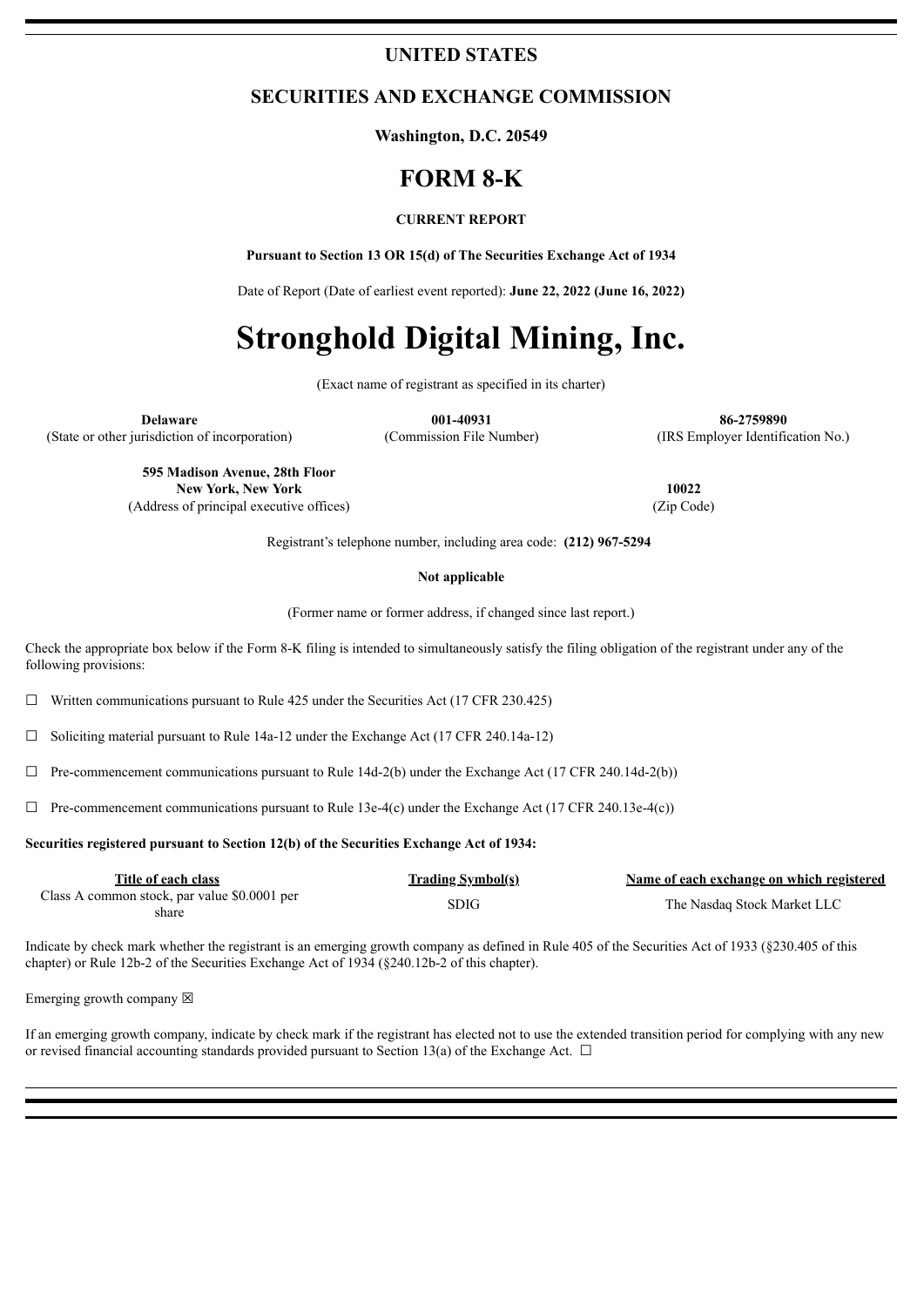## **Item 5.07. Submission of Matters to a Vote of Security Holders.**

At the 2022 Annual Meeting of Stockholders of Stronghold Digital Mining, Inc. (the "Company") held on June 16, 2022 (the "Annual Meeting"), management proposal 1 was approved. The proposal below is described in detail in the Company's proxy statement for the Annual Meeting, dated April 29, 2022.

The final voting results are as follows:

1. The election of seven directors for a one-year term expiring in 2023:

| <b>Name of Director</b>  | For          | Withheld  |
|--------------------------|--------------|-----------|
| Gregory A. Beard         | 34,002,892   | 107,325   |
| William B. Spence        | 33,623,577   | 486,640   |
| Sarah P. James           | 33,086,570   | 1,023,647 |
| Indira Agarwal           | 34,006,957   | 103,260   |
| Matthew J. Smith         | 33,608,887   | 501,330   |
| Thomas J. Pacchia        | 33,395,963   | 714,254   |
| Thomas R. Trowbridge, IV | 33, 114, 732 | 995,485   |